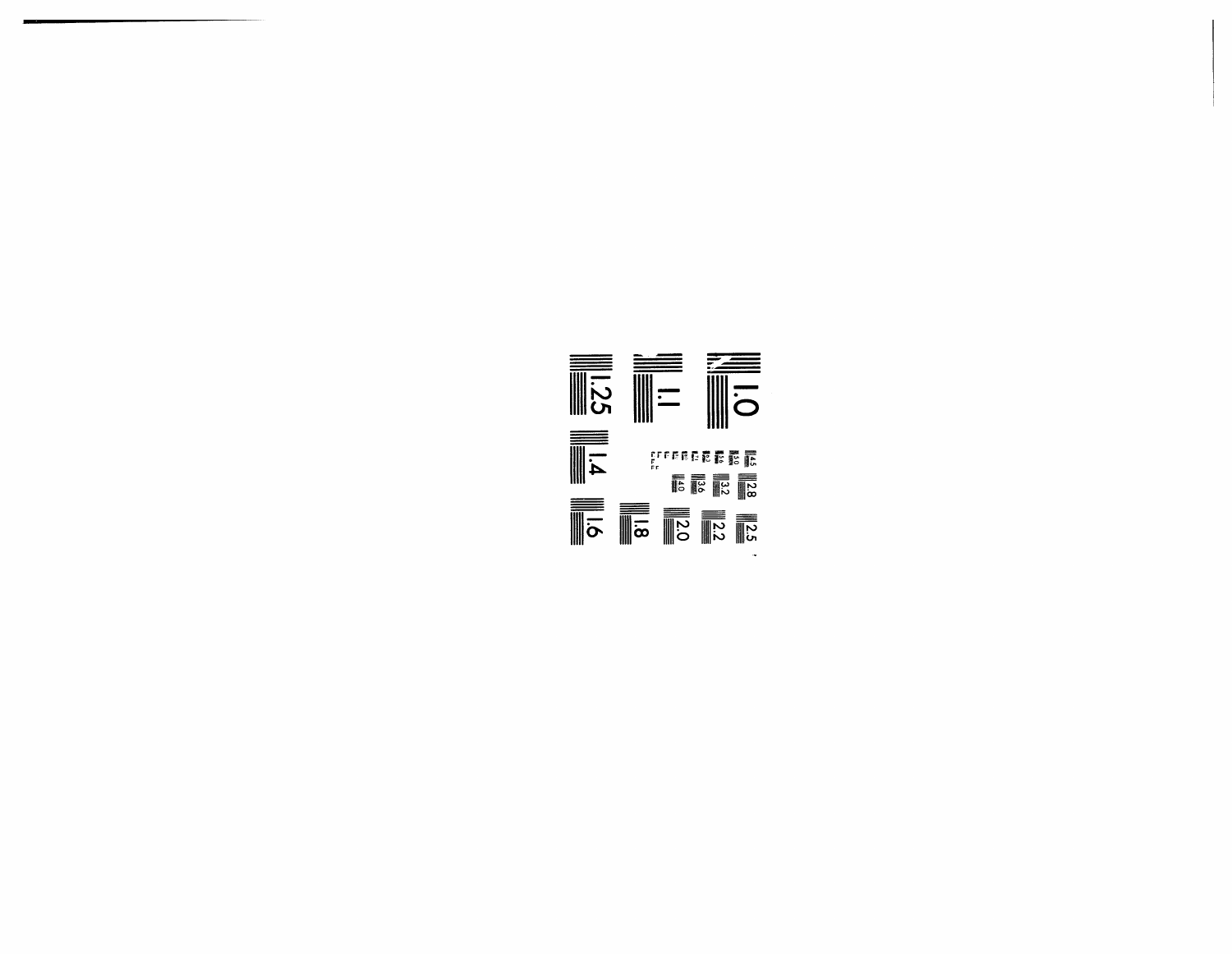









 $\hat{I}$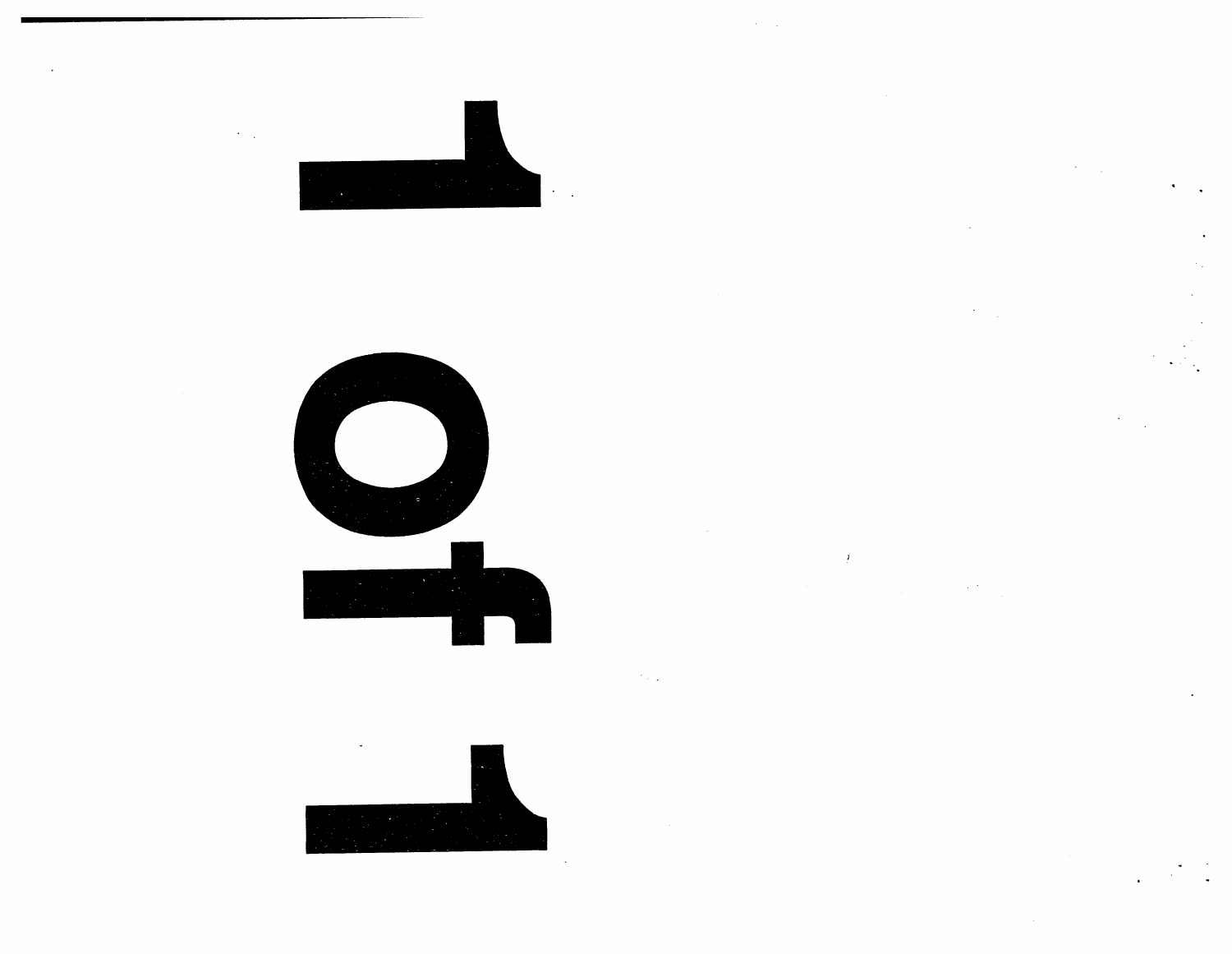**GA-A21**4**4**5

# **UPGRADE OF DIII-D T**O**R**O**I**D**AL** M**AG**N**ETI**C **FIE**LD **POWER SUPPLY CONTROLS**

by P.M. PETRACH, A.R. ROUL**EAU,R.D. Mc**N**ULTY, D.B. PATRICK,J.**L**. WA**L**I**N

**This is a preprintof a paperto be presentedat the** 15th **IEEE/NPSS** Symposium on Fusion Engineering, **October11-15, 199**3**,in Hyannis,Massachusetts,and** t**o be printedin the P**ro**cee**dings**.**

> **Work** supported by **U.S. Department of Energy ContractDE-AC**0**3-89ER51114**

GENERALATOMICS PROJECT3466 NOVEMBER 1993

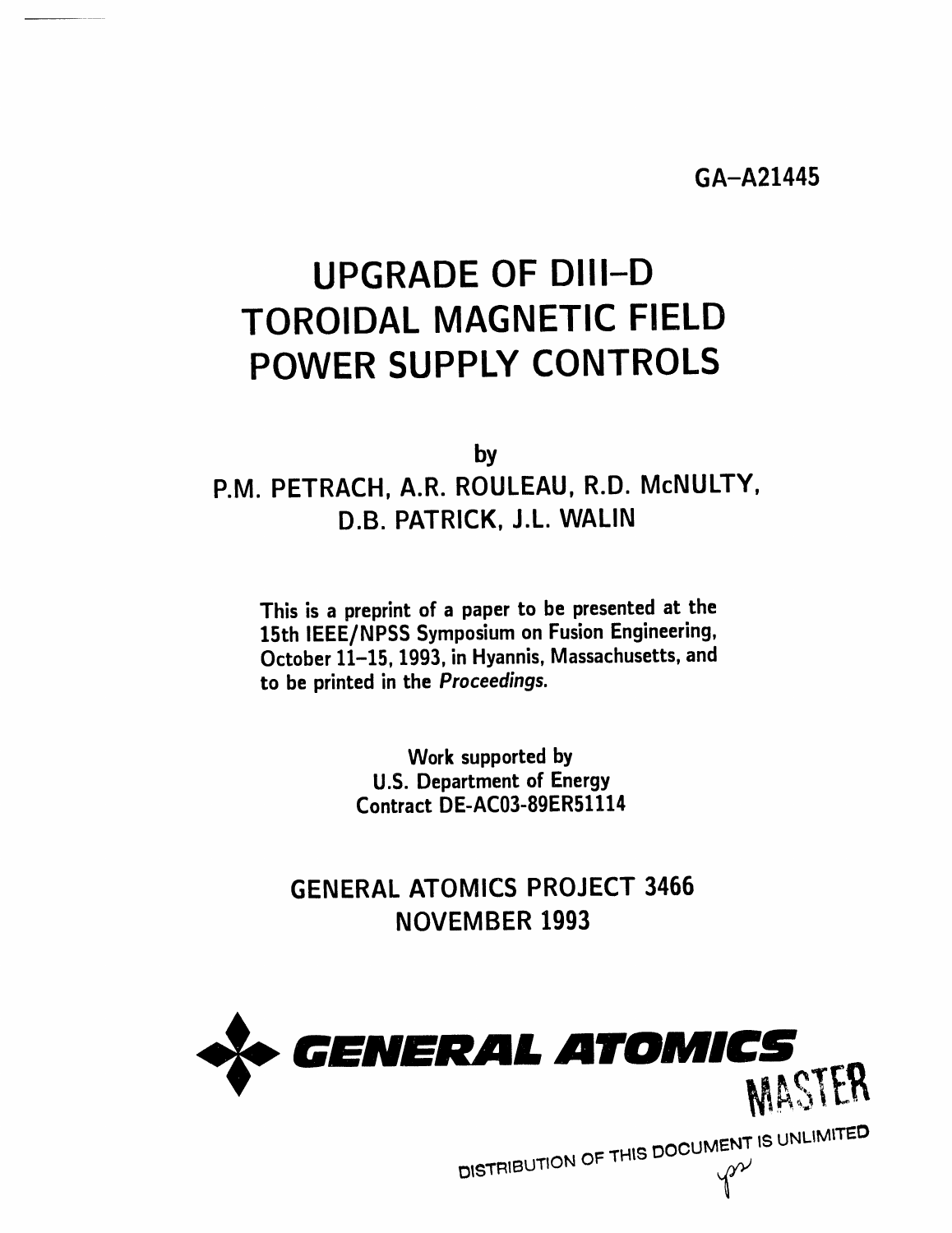## **UPGRADEOFDII**I-**DTORO**I**DALMAGNET**I**CF**I**ELDP**O**WERSUPPLYC**O**NTROLS\***

**P.M.Petrach, A.R.Rouleau, R.D.McNulty, D.B.Patrick, J.L.Walin**

**General Atomics** 

P.O.**Box85608,SanDiego,Californiag2138-9784**

**experiments, the series-parallel configuration is required. The and it was evident that a major control of the control system of the control of the control of the control of the control of the control of the control syste** original design provided each individual module with its own voltage **(**E) and *c*urrent *0*) *c*ontrol loop and a main control loop. A problem with this design was that the individual control loops would cause a **CONFIGURATION** current sharing imbalance in the parallel modules if the calibrated loops drifted by the slightest amount. It was determined that The TF supply consists of four individual modules that are individual control loops were not needed and a single phase lock configured in a series-parallel comb Programmable Logic Controller (PLC). All existing interconnect wire was remov**e**d and replaced with multiconductor c**a**bles that connect directly from fault sensors and input devices to the PLC. It is anticipated that an average of 12 h per year in control loop downtime<br>will be eliminated. In addition, 100 man-hours of annual calibration.<br> $\begin{array}{c}\n\bullet \\
\bullet \\
\bullet\n\end{array}$ will be eliminated. In addition, 100 man-hours of annual calibration, time will be eliminated. New capabilities introduced by the **PL** $\subset$  **F**  $\mathsf{f}_{\text{RF}}$  **TFCOIL1** should provide for at least one additional plasma shot per day.

### **INTRODUCTION**

The DIII-D tokamak fusion research program is carried out by General Atomics (GA) under contract to the U.S. **o**ut by General At**o**mics **(**GA**)** under c**o**ntract to the U.S. i **|** ]**:** Department of Energy. A Toroidal Field (**'**IF) Power Supply is ...................... the source of power to the toroidal field coil. The TF coil consists of 144 turns of conductors surrounding the **v**acuum vessel and creates a toroidal field to confine the plasma. The *reflection f***<sub>IF</sub>** *<i>l***<sub>IF</sub> <b>***l***<sub>IF</sub>** *l***<sub>IF</sub>** *l***<sub>IF</sub>** *l***<sub>IF</sub> <b>***l***<sub>IF</sub>** *l***<sub>IF</sub>** *l***<sub>IF</sub> <b>***l*<sub>1</sub> *l***<sub>I</sub>** *l***<sub>IF</sub> <b>***l*  $\cup$ ,  $\cup$ ,  $\cup$ ,  $\cup$ ,  $\cup$ ,  $\cup$ ,  $\cup$ ,  $\cup$ ,  $\cup$ ,  $\cup$ ,  $\cup$ ,  $\cup$ ,  $\cup$ ,  $\cup$ ,  $\cup$ ,  $\cup$ ,  $\cup$ ,  $\cup$ ,  $\cup$ ,  $\cup$ ,  $\cup$ ,  $\cup$ ,  $\cup$ ,  $\cup$ ,  $\cup$ ,  $\cup$ ,  $\cup$ ,  $\cup$ ,  $\cup$ ,  $\cup$ ,  $\cup$ ,  $\cup$ ,  $\cup$ ,  $\cup$ ,  $\cup$ ,  $\cup$ ,  $\cup$ , 4.1 milliohm and 30.6 mH respectively. The *T*F power supply was o**ri**gina**l**ly **r**ated to deliver 127,000 A of dc current to the **Fig.1, TF power**systemconfiguration.

**ABSTRACT** T**F** coil for a time **d**uration **o**f 7 s with 10 min **o**f c**o**oling between plasma shots. The power supply was built in the 1970s using the available technology and components from The toroidal magnetic field power supply for the DIII-D tokamak 1970s using the available technology and components from<br>of the 12 pulse line commutated variety. It consists of four that period, including relay logic for f is of the 12 pulse line commutated variety. It **c**onsists of four that period, including relay logic for fault monitoring, timing, individual modules and a main system control cabinet which are and sequencing. Time and environmental conditions gradually<br>combined to deliver 127,000 A and 1000 V to the toroidal field (TF) took their toll on the control combined to deliver 127,000 A and 1000 V to the toroidal field (TF) took their toll on the control boards and relays that were used<br>coil. The modules are connected in a series-parallel configuration but for the critical co **c**oil. The modules are connected in a series-parallel configuration but for the critical control of this supply. In spite of increase**d** can be run alone or two at a time as well. Normally on DIII-D maintenance, sporadic control failures became too frequent

individual control loops were not needed and a single phase lock configured in a series-parallel combination with a single<br>firing circuit was employed in the system cabinet with fiber optic contemplation cabinet integratin firing circuit was employed in the system cabinet with fiber optic<br>links to the modules for gate drive signals. Since all four modules are paralleled modules are referred to as PS#1 (Mod I and II) and links to the modules for gate drive signals. Since all four modules paralleled modules are referred to as PS#1 (Mod I and II) and have to be on line for DIII-D to operate, a problem in any of the five paralleled modules of have to be on line for DIII-D to operate, a problem in any of the five pS#2 (Mod III and IV). The free-wheeling diodes that appear<br>E&I control loops resulted in the supply, and, therefore, the tokamak, across the output of E&I control loops resulted in the supply, and, therefore, the tokamak, across the output of PS#1 and PS#2 provide a path for the being idled. By reducing the number of control loops to one, the decaying current in the toro being idled. By reducing the number of control loops to one, the decaying current in the toroidal field upon completion of the<br>sharing problem was eliminated, as well as 4 out of 5 potential plasma shot. These diodes also sharing problem was eliminated, as well as 4 out of 5 potential plasma shot. These diodes also remove the additional heat<br>control failures. The original supply employed relay logic for heart-on that the power supply semico control failures. The original supply employed relay logic for burden that the power supp!y semiconductors would bear if<br>Sequence control and fault monitoring. There were over 130 relays in the visable to remain in the cir sequence control and fault monitoring. There were over 130 relays in they had to remain in the circuit to discharge the energy in the<br>each module plus an additional 100 in the system cabinet. The coil In addition, the diod each module plus an additional 100 in the system cabinet. The coil. In addition, the diodes complete the circuit when only combination of the number of relays with the required one of the power supplies is operating. The combination of the number of relays with the required one of the power supplies is operating. The original design<br>interconnecting wiring, the age of the supply, the vibrations of the allowed each one of these modules to be interconnecting wiring, the age of the supply, the vibrations of the allowed each one of these modules to be used as an<br>cabinets and the harsh environment, resulted in a continuously independent power supply. Each module h cabinets and the harsh environment, resulted in a continuously independent power supply, Each module had its own controls escalating number of "phantom," and often intermittent, faults. In and the ability to run together w escalating number of "phantom," and often intermittent, faults. In and the ability to run together with the other modules by<br>some cases, a day of testing and searching was required to isolate the selectice from the main sy some cases, a day of testing and searching was payaired to isolate the selection from the main system controller. The individual problem. The fault and sequence logic relays were replaced by a new moduly along frequency h problem. The fault and sequence logic \_*'*elayswere replaced by a new **l**nodu|," \_,\_ops freque\_ray !\_adto be calib*r*ated to be identical to



<sup>\*</sup>M**anu**s**cr**ip**t r**e**c**ei**v**ed **O**ct**o**be**r** 1**4,** 1993**. T**his **work w**a\_\_s**u**pp**or**ted **by t**he **U.S.** I)epaa**-**tme**n**t **of** E**n**erg**y** C**o**nt**r**act No. DE**-**AC03**-**89ER5111**4***.*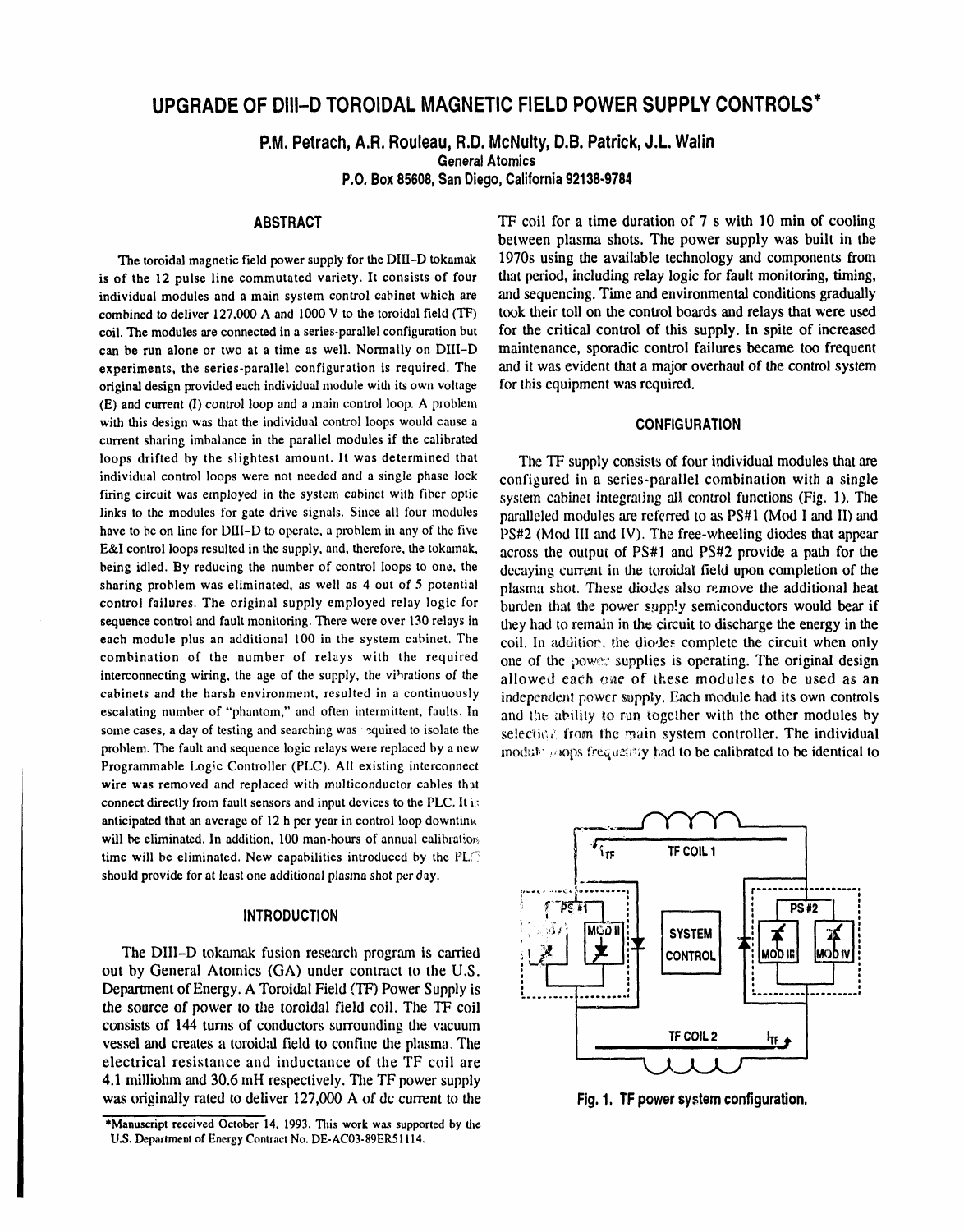the others in order to achieve acceptable current and voltage sharing between parallel and series modules. The TF power supply has always operated in the series-parallel configuration, and an analysis of future operation scenarios showed no foreseeable exceptions, allowing the removal of the independent loops in each module.

### **DESIGN OBJECTIVES**

The initial objectives of the upgrade were improved current regulation and sharing, increased reliability, ease of troubleshooting, and a reduction in control loop calibration time. This required that only the voltage (E) and current (I) control loops of the power supply would be remodeled with the addition of a Programmable Logic Controller (PLC) for some supervisory control. Further investigation revealed a need for improved fault processing capabilities and additional control from the main system console such as remote reset and breaker operation and improved fault reporting. In addition, an increase in the pulse rating of the supply was desired in preparation for future extended pulse operation. While designing a plan for integrating these changes into the existing system, it became clear that the best approach was to completely remove all of the existing control equipment. With the exception of the fault sensors, all of the fault logic circuits were to be replaced as well. The reasons for this drastic action were twofold: (1) the control boards, relays, switches, etc., were in poor condition due to operation in a less than ideal environment, including vibration, humidity and lack of filtered ventilation; and (2) the existing documentation for the controls was lacking in credibility. Incorporating new equipment into this system just would not have corrected all of the problems associated with the aging controller components.

### **NEW APPROACH**

The heart of the redesigned system is a new GE-Fanuc Model 90-70 PLC. The 90-70 is a VME-based series that communicates over a rack mounted back plane by way of the VME C.1 Standard format. The Model 782 CPU uses a 32 bit, 16 MHz 80386 DX floating point microprocessor that executes logic at the rate of 0.4 µsec per Boolean function. This PLC replaced more than 600 mechanical relays and all of the interconnections between them that previously provided control and interlock functions. The individual fault sensors monitoring the power supply, and overall system interlocks, are connected directly to the input modules of the PLC. In addition, all digital control signals are connected directly from push buttons on the front panel or through control interface cards that buffer signals from the main control room. Sequencing and fault checking are handled by the software in the PLC. Adequate voltage isolation between the fault sensors from the individual modules is provided by opto-isolators that are integral to the front end of all inputs, up to 1500 V. Outputs for proper control, protection and fault indication are opto-isolated drivers. The PLC is located in the systems cabinet (Fig. 2) where it is free of the vibrations that are inherent in the module control cabinets. The solid state architecture of the PLC allows it to operate in a very dirty environment without fear of moving contacts corroding due to moisture and airborne contaminants.



- Denotes Fiber-Optic Line

Fig. 2. TF power system control interconnect.

### SINGLE LOOP CONTROL

A new control scheme utilizing an outer voltage loop and an inner current loop was developed. This replaced the five E and I loops that were part of the original power supply. A single GA custom-designed VME control card handles all calculations for the loop error voltage that is fed to the phase lock loop. The twelve pulses developed are fed into the VME back plane where four 16-channel fiber optic transmitter cards distribute the gate pulses to the individual modules. These light driven signals insure that the modules receive their gate signals within a few nanoseconds of each other, improving the sharing of current between parallel modules. The fiber optic links also provide the necessary isolation between the high voltage converters and the control cabinet. This single loop approach accomplished several of the design objectives. The first was that current regulation and sharing were greatly enhanced. The second was a reduction in control loop maintenance time. Instead of complicated procedures to balance four loops against each other, there is a simple procedure for adjusting the single E and I loop. Another advantage was an increase in reliability by a reduction in the number of components and control loons that could possibly lead to an interruption of power supply operation.

### **SOFTWARE CONTROL**

The PLC software has introduced flexibility to the TF supply that was unattainable with the original control system.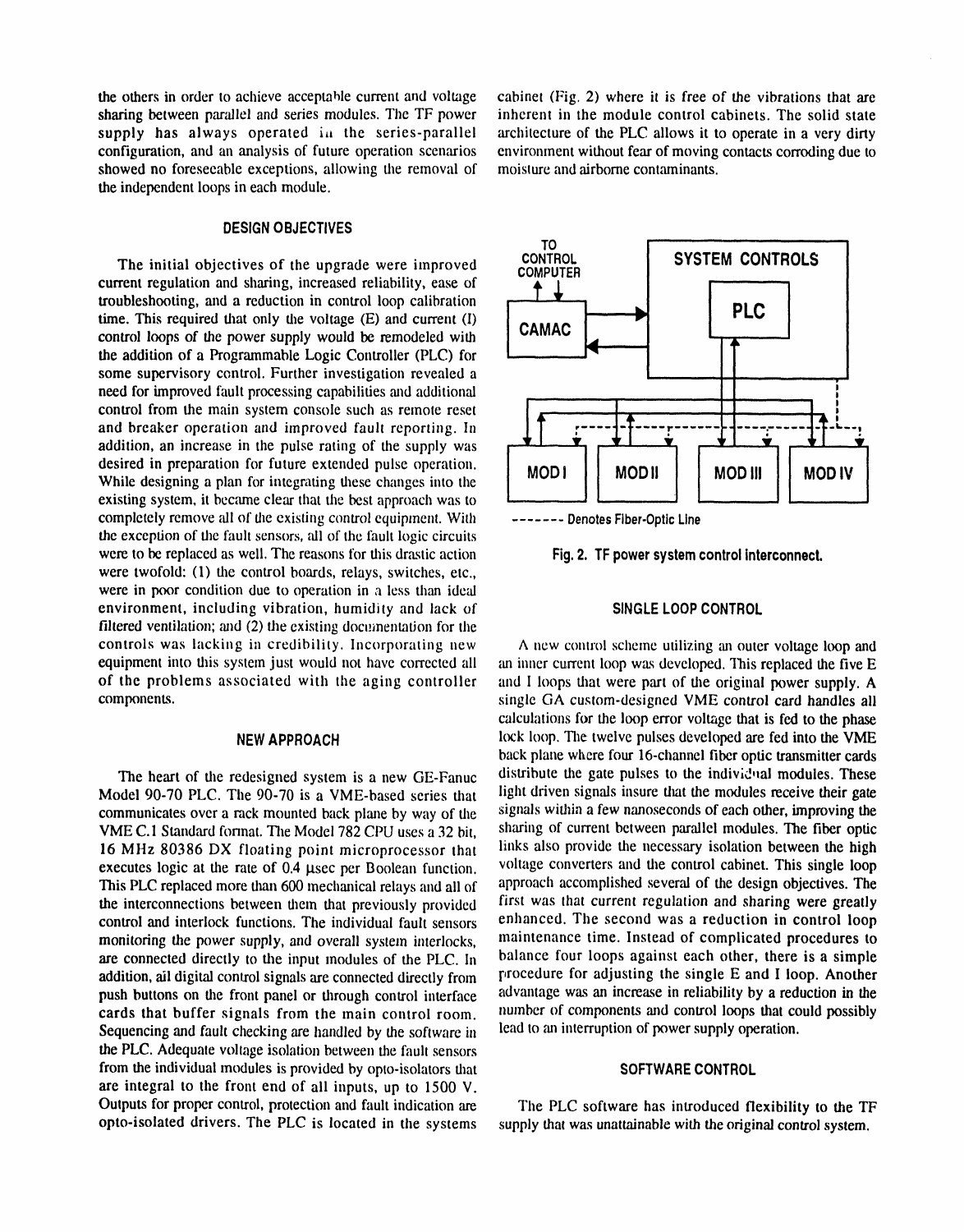supply, regardless of whether it was at the system or module configuration of the TF supply is required only during the level, an immediate shutdown of the entire TF supply was ramping of the toroidal field. When the two s level, an immediate shutdown of t**h**e entire TF supply was ramping of the toroidal field. When the two supplies are in initiated. The problem with this type of response is that the series, a higher driving voltage is present, thereby decreasing plasma shot is terminated early because the toroidal magnetic the ramp time for the TF coil cur plasma shot is terminated early because the toroidal magnetic the ramp time for the TF coil current (I<sub>TF</sub>). During flattop, a field decays, resulting in loss of critical experimental data. single PS can maintain the TF co field decays, resulting in loss of critical experimental data. single PS can maintain the TF coil current. As with a fault, The PLC is able to analyze the fault, determine if it is at the gate blocking one of the supplies transfers current to the free-<br>system or module level, and then evaluate the need of the wheeling diodes that are connected system or module level, and then evaluate the need of the wheeling diodes that are connected across it. Fig. 4 shows the equipment affected (Fig. 3). Different actions will be taken by results of the enable-inhibit sequenc equipment affected (Fig. 3). Different actions will be taken by results of the enable-inhibit sequence and how the current<br>the PLC depending on when the fault occurs, the value of the transfer has negligible effect on the the PLC depending on when the fault occurs, the value of the transfer has negligible effect on the TF coil current. Both current initially, the transfer has negligible effect on the TF coil current initially, current that is being delivered, which Motor-Generator (MG) is supplying the AC power, and what piece of equipment has failed. Typically, any module failure after the TF has reached time, PS#2 is inhibited, causing current to transfer to the flattop can be handled with minimal impact on the system. diodes that are in parallel with it. PS#1 flattop can be handled with minimal impact on the system. diodes that are in parallel with it. PS#1 is now supplying all The PS, which contains the faulted module, will be shutdown the energy needs of the TF coil. When th The PS, which contains the faulted module, will be shutdown the energy needs of the TF coil. When the I<sup>2</sup>t rating for PS#1 and the current will transfer to the free-wheeling diodes. This is approached, PS#2 is enabled and and the current will transfer to the free-wheeling diodes. This is approached, PS#2 is enabled and brought back on line. For type of response allows the plasma shot to continue a short period, until PS#2 has stabilized, bo type of response allows the plasma shot to continue a short period, until PS#2 has stabilized, both supplies are<br>unaffected while notifying the control room that there is a candled. Shortly thereafter, the gates of PS#1 ar unaffected while notifying the control room that there is a enabled. Shortly thereafter, the gates of PS#1 are blocked, problem. In most cases, the offending piece of equipment can transferring the current to its free-whee problem. In most cases, the offending piece of equipment can transferring the current to its free-wheeling diodes. PS#2 now<br>be taken care of in less than 15 min after notification of power supplies the necessary energy for be taken care of in less than 15 min after notification of power systems' personnel.

modules has doubled the available flattop energy that can be  $\frac{1}{\sqrt{2}}$ 

**Fault Processing Example 2018** delivered by the TF supply to the TF coil. This increase is realized by alternately gate blocking each of the power<br>supplies once flattop has been reached. The series In the past, if any type of fault was detected in the power supplies once flattop has been reac**h**ed. The series until  $I_{TF}$  reaches a predetermined programmed flattop. At this time, PS#2 is inhibited, causing current to transfer to the the shot. In addition to the substantial increase in operational capacity, there are other benefits to running in this manner.<br>One is the improved power factor that is drawn by the **Extended Capabilities** One is the interest of the interest of the interest of the interest of the interest of the interest of the interest of the interest of the interest of the interest of the interest of the interest of converters when they are phased on as much as possible. This The ability of the PLC to enable and inhibit the different occurs when one PS provides double the voltage it would<br>trules has doubled the available flattop energy that can be normally supply if running in the series config



Fig. 3. PLC fault processing flowchart. **Fig. 4. TF power supply current transfer.** 

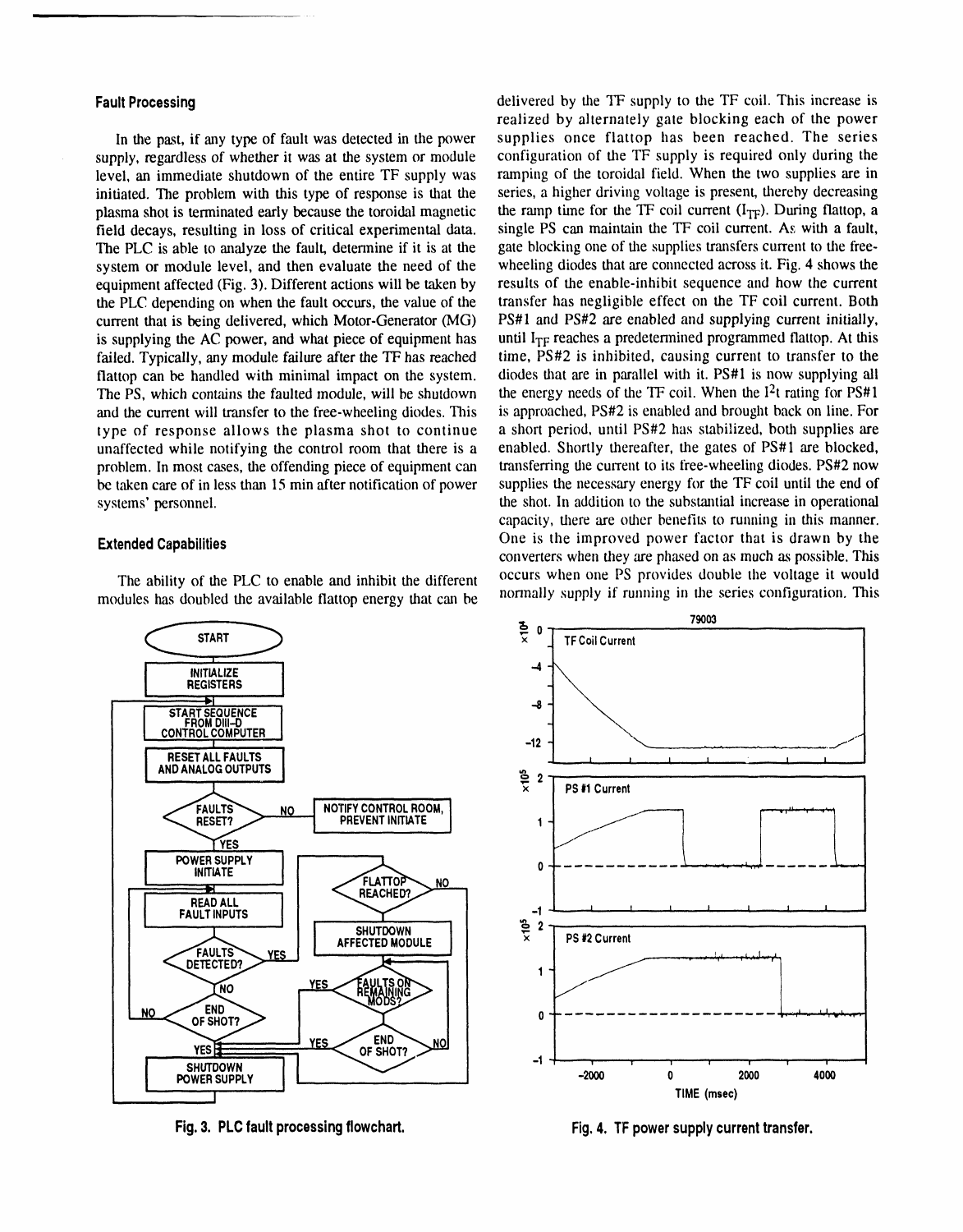results in less current draw from the MG, conserving an objectives. The redesigned control loop has eliminated many appreciable amount of its stored energy. The second benefit is hours of required calibration activities an appreciable amount of its stored energy. The second benefit is hours of required calibration activities and possible lost increased life of the equipment. The present requirements of operating time. Current sharing problem increased life of the equipment. The present requirements of operating time. Current sharing problems between modules the TF coil can be supplied by running either of the PSs after have been eliminated. In addition, the ne the TF coil can be supplied by running either of the PSs after have been eliminated. In addition, the new documentation and flattop. The enable-inhibit sequence can run both of the PSs improved fault processing capabilitie flattop. The enable-inhibit sequence can run both of the PSs improved fault processing capabilities provided by the PLC<br>for one-half of the time. This shared utilization doubles the have made troubleshooting problems a sim for one-half of the time. This shared utilization doubles the have made troubleshooting problems a simpler process. The remaining lifetime of the modules.

has satisfied all of the items that were set forth in the design

ability to analyze faults as they occur and take appropriate action with no affect on the plasma shot was impossible with **SUMMARY** *integral control system. The enable-inhibit sequence of* ope**r**a**t**ion has inc**r**eased the T**F** pow**er** suppl**y**'s delive**r**abl**e** The upgrade of the control system for the TF power supply energy without expensive power circuit upgrade and major<br>satisfied all of the items that were set forth in the design installation costs.